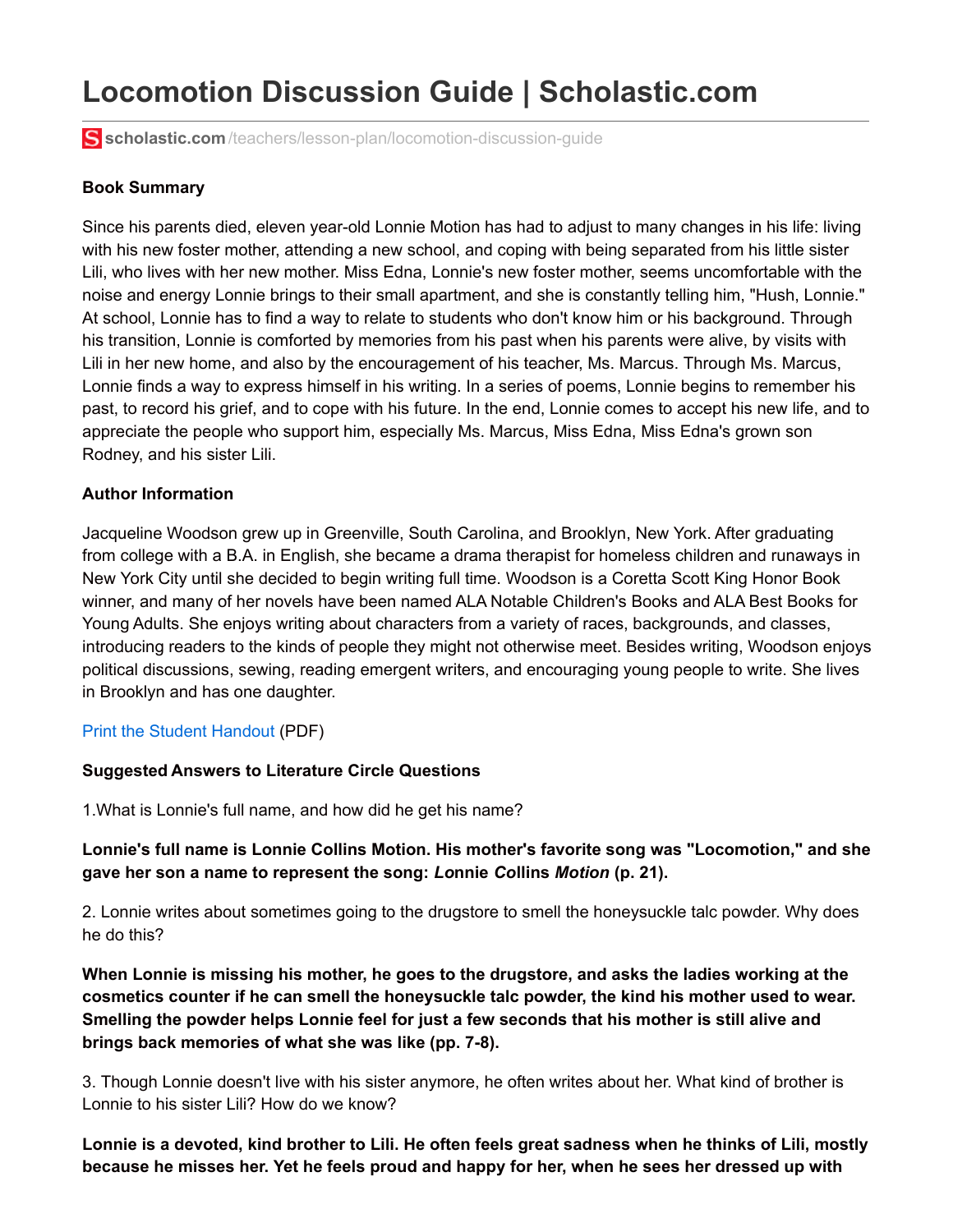**her hair braided, because she has a new mama and a lovely new home. Lonnie feels fiercely** protective of his sister and will do anything to make her happy, even reading his Bible and praying as she asked him to do. His greatest joy is spending time with Lili, and he is thrilled to be able to **spend two weeks with his sister at the same summer camp (p. 100).**

4. Why do you think Lonnie is so irritated with Ms. Marcus - his favorite teacher --when she assigns the class to write about their families?

**For Lonnie, Ms. Marcus is a sympathetic soul, and her class is a place of refuge. Lonnie usually** enjoys the freedom he feels in her class to write about what is in his heart. But when Ms. Marcus asks the class to write about their families, he can hardly bear sitting there in her class and feels **deeply angry toward his teacher. He wants to yell, "What family?" Lonnie's parents are dead, burnt** in an apartment fire, and Lonnie lives with a foster mother, separate from his little sister Lili. His **present "family" is only Miss Edna, the foster mother he feels ambivalent toward, and Ms. Marcus's assignment causes Lonnie to feel rage over his loss.**

5. Miss Edna is overjoyed because her son Rodney is coming back to the city to live. How does Lonnie feel about Rodney, and what role does Rodney end up playing in Lonnie's life?

**When Rodney returns to the city and enters Lonnie's life, Lonnie begins to feel more comfortable** living at Miss Edna's house, and for the first time it feels like home to him. Rodney calls Lonnie **"Little Brother Lonnie," and Lonnie is delighted to think of Rodney as a big brother. Rodney takes an interest in Lonnie, spending time walking and playing basketball at the park. Over time, Rodney becomes like a true big brother to Lonnie, acting as a confidant and friend to him.**

6. How does Lonnie react when he hears that Eric, his classmate who has often been mean to him, is hospitalized with sickle cell anemia? What can we tell about Lonnie from the way he responds to this news?

Lonnie feels deep grief for his classmate Eric. He tries to get thoughts of Eric out of his head, but **he feels overwhelmed with sadness and fear for his classmate, and his mind is flooded with all his memories of Eric. Lonnie's response shows that even though he has had more experience with grief than most, he remains a tenderhearted, compassionate boy, quick to forgive and feel sympathy for others.**

7. When his friends are trying to outdo one another with tall tales of the strange things they've seen, Lonnie just says, "Never seen nothing." Why doesn't he talk about his family tragedy with his friends? Do you think he should be more open? Can you imagine how you would be, in Lonnie's shoes?

Lonnie isn't ready to be open with his new friends. When the boys try to impress one another with **their tall tales, their talk seems silly and immature (pp. 26-7). In comparison, Lonnie has experienced a terrible tragedy, something to which the other boys have no way to relate. Though Lonnie isn't ready to talk with his friends about his experience, through his writing for Ms. Marcus he does find a way to express his grief.**

8. Lili gives Lonnie her Bible and often talks about God to him. Why do you think it is so important to Lili for her brother to "find God"? Do you think Lonnie does "find God" as his sister hopes?

Lili tells her brother: "You find God, Lonnie, then maybe me and you can be together again (p. 47)." Lili hopes that if Lonnie finds God, then maybe her new mother will take him in, too. Or maybe she hopes that God will hear her prayers to be with her brother, if he finds God. Lonnie wishes he had faith in God; he sits on Miss Edna's roof waiting for God to show himself. When he and Lili get to **spend two weeks together at the same summer camp, Lili attributes their blessing to answered**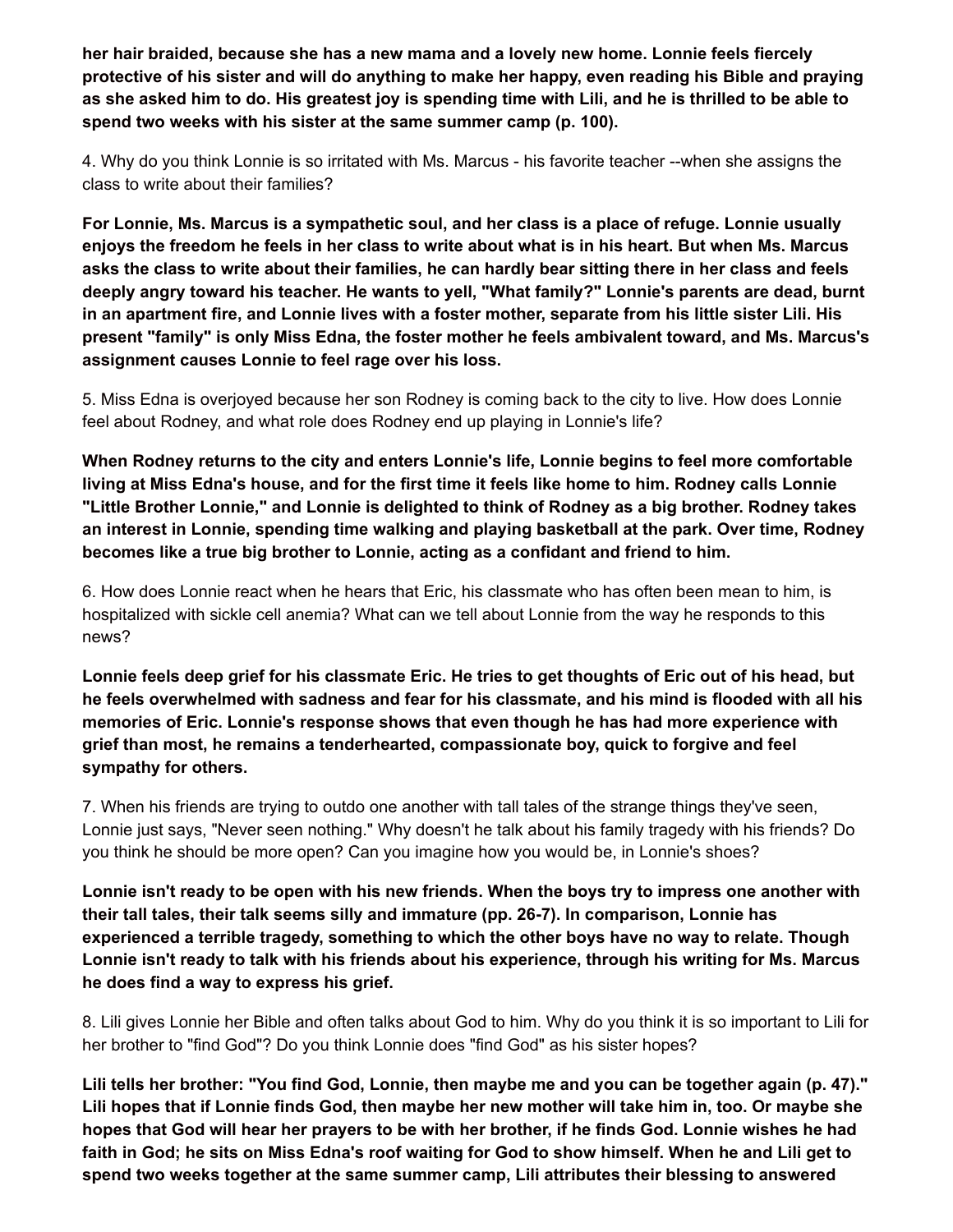prayer, and Lonnie decides to just let her think that is true, though he doesn't believe it himself (p. 100). But Lonnie does begin to see God around him in the kindness of others and feel that God is **with him after all (p. 99).**

9. Lonnie writes four poems about Clyde, the new boy in his class. Why do you think he is so fascinated by Clyde? Do you think he relates to Clyde in any way?

Lonnie notices that Clyde has a little sister Lili's age with braids like Lili used to wear. When he **notices Clyde standing with his arm around his little sister, he feels a connection as he remembers** his own little sister. He relates to Clyde because he too has a sister he cares deeply about, and he would love to be able to protect his sister like Clyde does. Lonnie also relates to Clyde as he learns **about Clyde's life in Georgia. Both boys have previous lives very different from their current ones. Both are outsiders in different ways with pasts that no one knows much about.**

10. When Lonnie is in church with Miss Edna, he writes the word *HOP*E on his hand. What do you think this means? Why does he do this, and what does this have to do with the other experiences he has?

Lonnie's sister has encouraged him to read his Bible and to find God, and by writing *HOPE* on his **hand, Lonnie makes a step in that direction. Through his experiences, Lonnie is beginning to look forward to the future, rather than just reliving his past. Through new friends, like LaTenya at school and Miss Edna's grown son Rodney, Lonnie has begun to feel optimistic about life once again.**

11. Through the book, Lonnie's idea of home starts to change. What does home mean to Lonnie at the end of the book? How do his ideas about this seem to change as he stays longer with Miss Edna?

**Lonnie gradually comes to accept his new circumstances, as he gets used to living with Miss Edna** and visiting Lili in her new house. While he still remembers his parents, he begins to see home as his apartment with Miss Edna. Near the end of the book, he thinks to himself, "I can't even imagine **moving away from here, from Rodney's arm around my shoulder, from Miss Edna's Sunday** cooking, from Lili in her pretty dresses and great big smile when she sees me... Can't imagine **moving away (p. 88)."**

12. Besides learning about all kinds of poems, from haiku to epistle poems, what does Lonnie learn about writing from Ms. Marcus?

**Ms. Marcus encourages Lonnie to write about his life, and she praises him often: "Good, Lonnie,"** she says. As Lonnie says, "Not a lot of people be saying *Good, Lonnie* to me," so the praise from **Ms. Marcus keeps him going. Ms. Marcus also encourages Lonnie to write fast, not worrying about getting all the line breaks and grammar right, since the ideas are most important. She also teaches Lonnie to choose his words carefully, and to revise often before he's done (p. 20). Through Ms. Marcus's encouragement, Lonnie comes to think of himself as a writer.**

13. Imagine Lonnie's life five or ten years after the end of *Locomotio*n and make some predictions about his future. Who or what does Lonnie care about? Who are his friends? Does he still write? What kind of person is he?

**Students' answers will very. Students may respond that Lonnie is still writing, publishing his** poetry, and contemplating a career as a writer. Always loyal, Lonnie is likely to remain close to his **sister and his new friends. He keeps in touch with Ms. Marcus, since her encouragement has been** so important to him. He is the kind of person others look up to, since he has survived tragedy and **come out stronger and sympathetic toward others.**

14. Do you think Miss Edna is a good foster mother to Lonnie? Did your ideas about her change as you